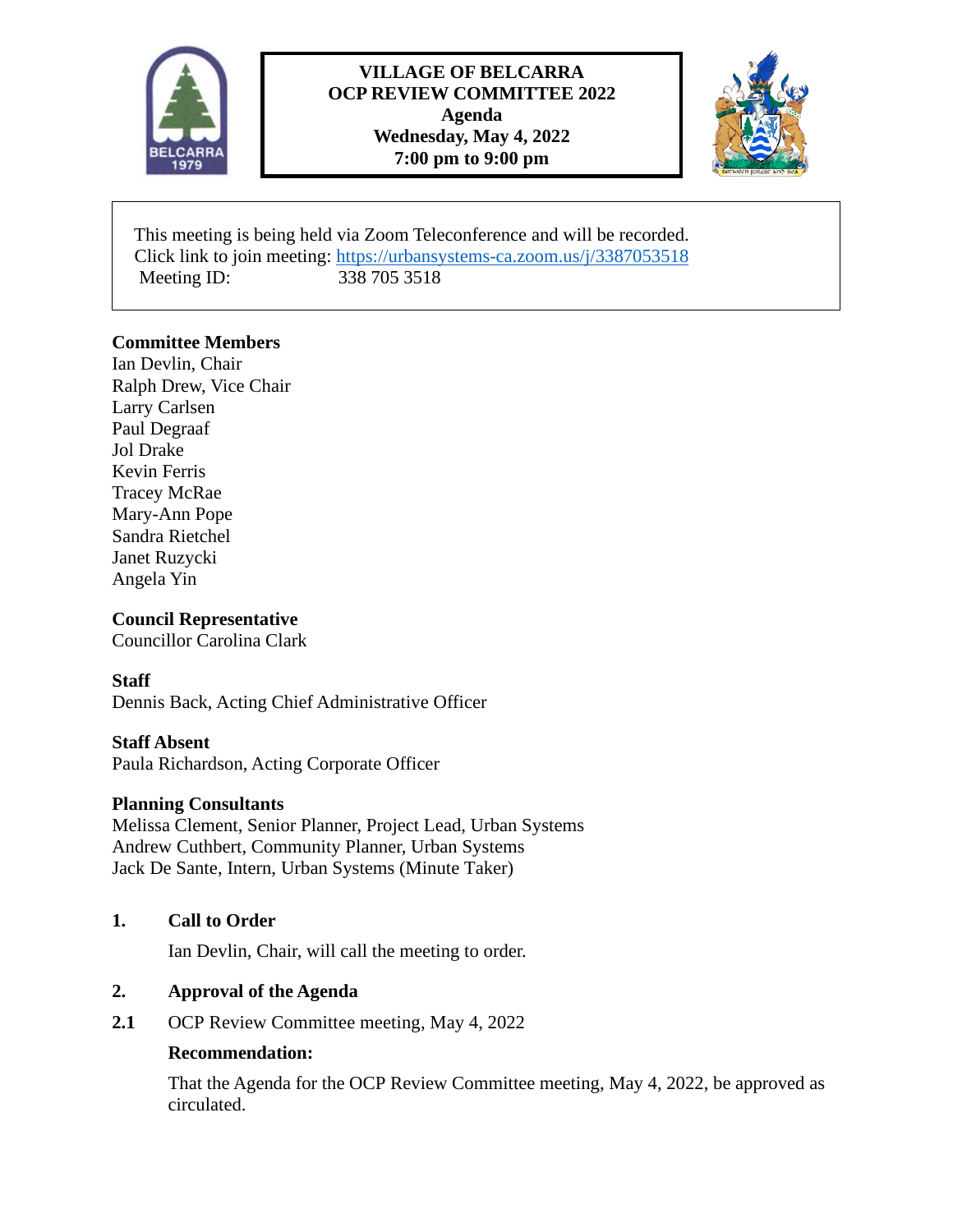### **3. Adoption of the Minutes**

**3.1** OCP Review Committee Meeting, April 6, 2022

# **Recommendation:**

That the Minutes of the OCP Review Committee meeting held April 6, 2022, be approved.

# **4. Welcome Dennis Back, Acting CAO**

• Dennis Back will provide a brief introduction

# **5. Stakeholder Engagement Update**

• Urban Systems to provide an update on outreach to Tsleil-Waututh Nation

# **6. Draft Vision and Goals**

• Urban Systems to present the draft vision and strategic goals for the OCP

# **7. Phase 2 Community Engagement**

• Urban Systems to provide an overview of the next Community Open House

# **8. Research Teams Presentations**

• OCP Review Committee Members to present their findings on topics related to Transportation, Trails and Tourism.

# **9. Next Steps**

• Urban Systems to outline next steps and assign new research topics.

# **10. Questions/Comments**

**11. Adjournment**

**Next meeting date: Wednesday, June 1, 2022 7:00 pm – 9:00 pm on Zoom**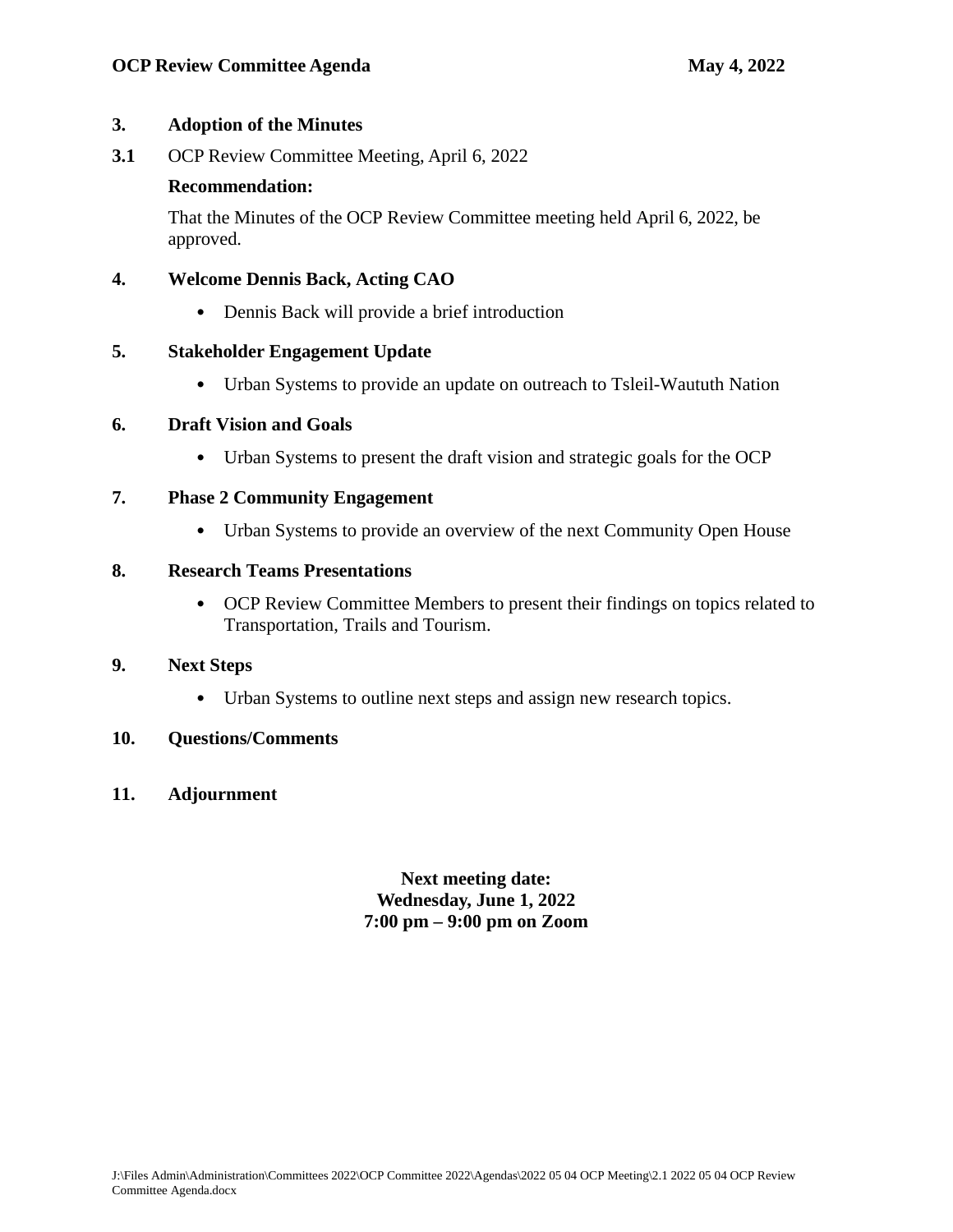

# **VILLAGE OF BELCARRA OCP REVIEW COMMITTEE 2022 Minutes April 6, 2022**



This meeting was held via Zoom Teleconference and was recorded.

### **Members in Attendance**

Ralph Drew, Acting Chair Ian Devlin, Chair Larry Carlsen Jol Drake Kevin Ferris Tracey McRae Mary-Ann Pope Sandra Rietchel Janet Ruzycki Angela Yin

# **Member Absent**

Paul Degraaf

# **Council in Attendance**

Councillor Carolina Clark

#### **Staff in Attendance**

Paula Richardson, Municipal Coordinator

#### **Staff Absent**

Lorna Dysart, Chief Administrative Officer

#### **Also in Attendance**

Melissa Clement, Senior Planner, Project Lead, Urban Systems Andrew Cuthbert, Community Planner, Urban Systems Darby Henshaw, Junior Planner, Urban Systems (Minute Taker)

#### **1. Call to Order**

Ralph Drew, Acting Chair, called the meeting to order at 7:04 pm.

#### **2. Approval of the Agenda**

2.1 OCP Review Committee meeting, April 6, 2022

#### **It was moved and seconded:**

That the Agenda for the OCP Review Committee meeting, April 6, 2022, be approved as circulated.

# **CARRIED**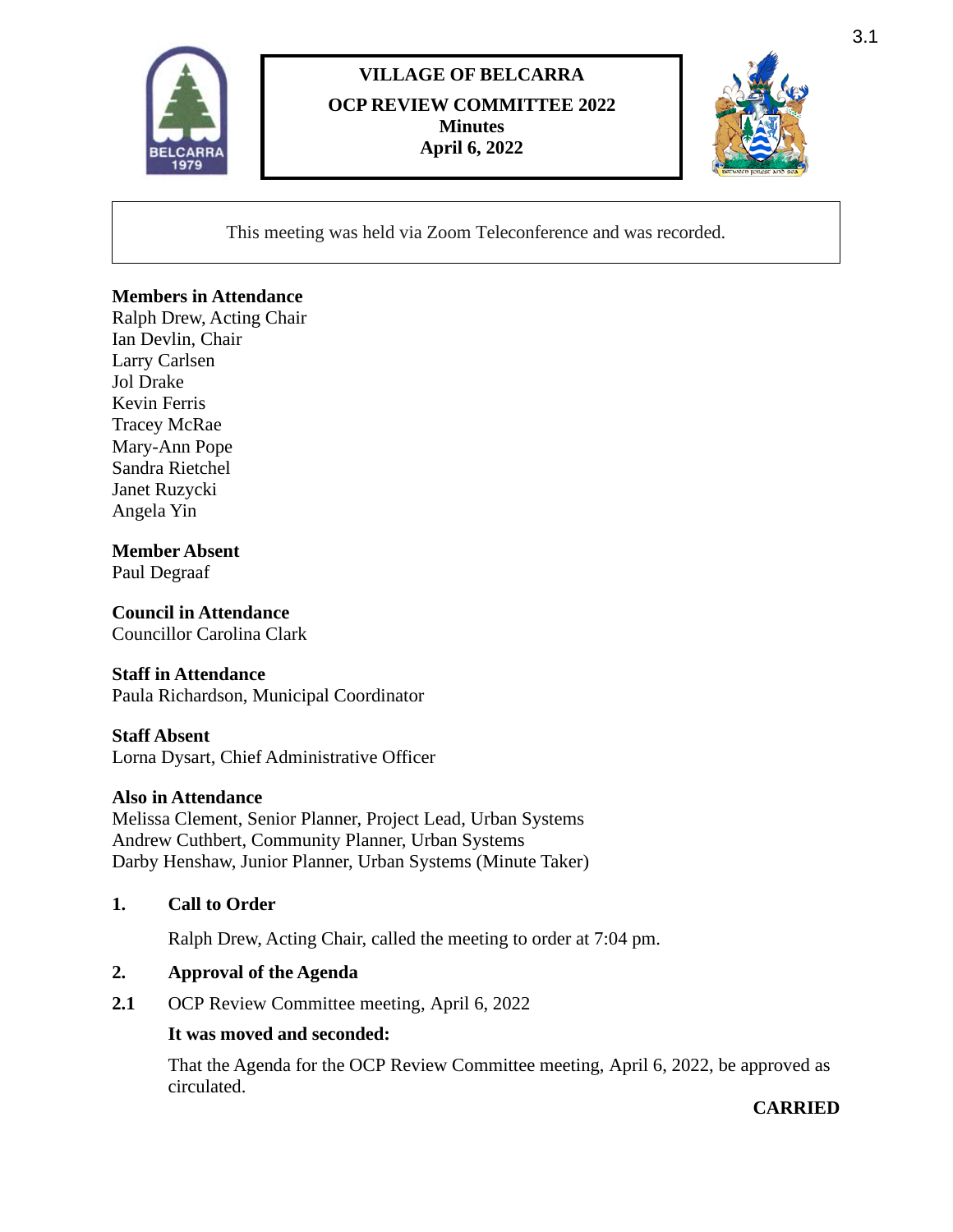# **3. Adoption of the Minutes**

**3.1** OCP Review Committee Meeting, March 2, 2022

# **It was moved and seconded:**

That the Minutes of the OCP Review Committee meeting held March 2, 2022, be approved.

# **CARRIED**

# **Conflict of Interest**

Paula Richardson, Acting Corporate Officer, provided information received from the Village lawyer related to a question regarding Conflict of Interest. It was noted that Conflict of Interest rules in the *Community Charter* only apply to elected officials and therefore would not apply to OCP Committee members.

# **4. Stakeholder Engagement Update**

Urban Systems provided a presentation to the Committee with an update on Phase 2 of the OCP process noting the following:

- The OCP Review Project is nearing the end of Phase 2.
- Urban Systems has met with a range of stakeholders and has extended an invitation to other stakeholders.

# **5. Community Survey Results**

- The Online Survey received 111 responses (17.2% response rate). Results included:
	- o Most respondents have lived in Belcarra for over 40 years.
	- o Most respondents describe where they live as Bedwell Bay.
	- o Key words used to describe Belcarra included: Beautiful, Quiet, Community.
	- o Respondents generally commented on their love for the natural surroundings.
	- o Governance and policy were seen as the top item to be changed about Belcarra.
	- o Priorities included Emergency preparedness, infrastructure and servicing, and financial sustainability.
	- o Community character was significantly attributed to the natural surroundings.
	- o Governance & policy, traffic, pollution and parking were noted as the key items that detract from the character of the Village.
- A summary of the survey results will be presented at the upcoming open house.

# **6. Virtual Open House Feedback**

A Virtual Open House was held on March 10, 2022 and had 51 participants. Community members engaged in small break out rooms and were asked similar questions to the online survey. A summary of key takeaways and emerging priorities was shared.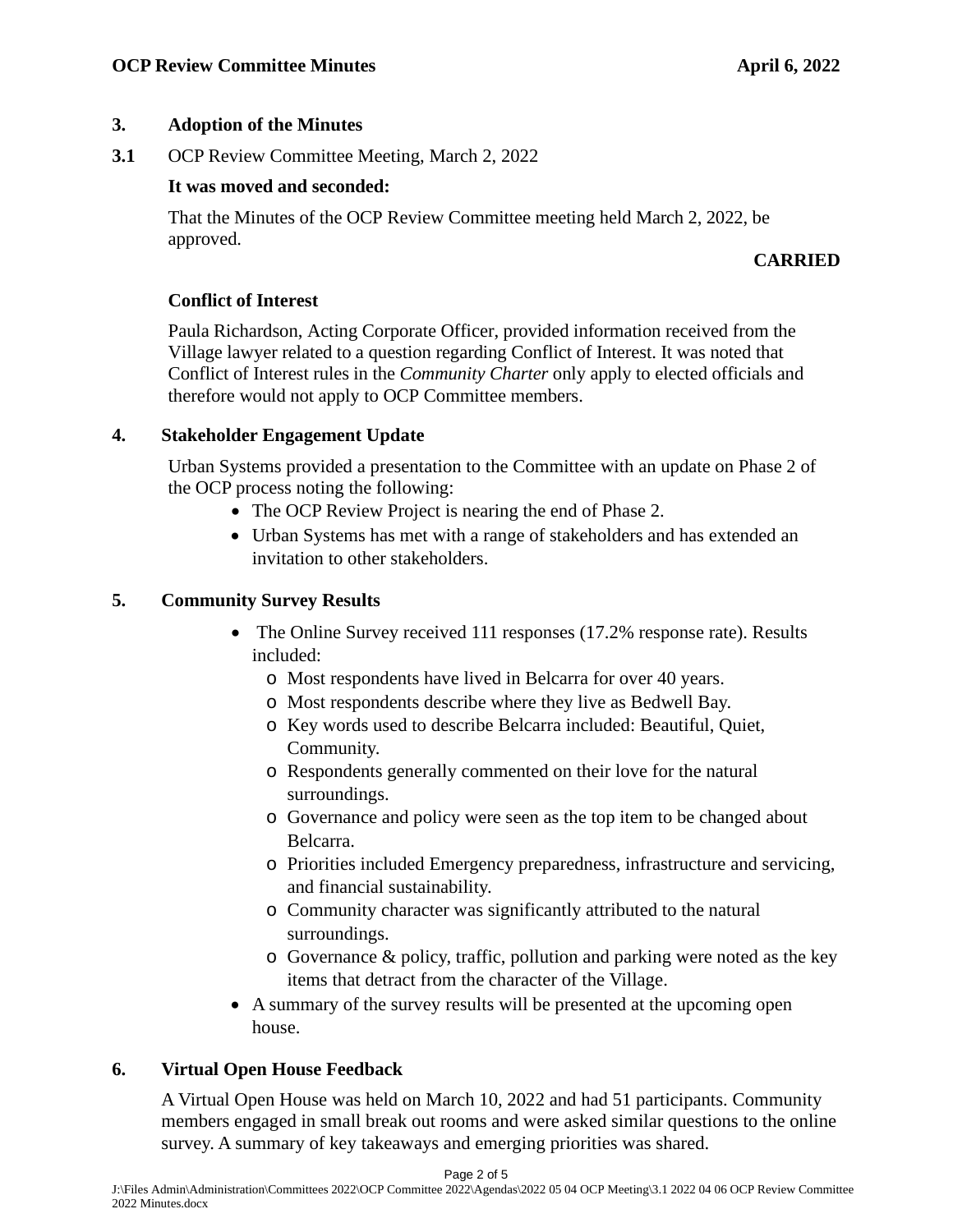# **7. Research Teams Presentations**

The theme of the Research Assignments for the OCP Review Committee was Environmental and Climate Change.

**7.1 Wildfire Safety Team Presentation,** Chair Ian Devlin, Vice Chair Ralph Drew, Tracey McRae and Janet Ruzycki

Presenter: Janet Ruzycki

- Wildland Fire Hazard Protection support the Wildland Interface Fire Management Plan.
- Discussed Fire Smart building guidelines.
- Interest in Wildfire Fuel Reduction Programming. Encourages a partnership with Metro Vancouver Parks.
- The need for Emergency Evacuation Plans.
- Explored other OCPs: Village of Anmore and District of North Vancouver, Lions Bay. Found that some items are not necessarily included within the OCPs or are in a separate document.
- Suggested the use of educational tools and partnerships across the region.
- The Town of Sydney OCP started each section with community context. The team expressed interest for the Village of Belcarra to do the same.

Discussion ensued with regard to the following:

- Interest in exploring Crown Land Wildfire Protection Plans or Interface Management Plans.
- Exploration of evacuation plans not only by land but by water.
- Councillor Clark shared a resource from Metro Vancouver regarding their response to fire and parks.
- Individual water misters/sprinklers on homes for fire prevention. Available water for this item is of concern. It was noted that this item may be part of the education for residents. A range of items could be incorporated.
- Portable water pumps were suggested. Using municipal water to put out wildfires will not be sufficient. Fire breaks could be a useful tool.
- It was noted that Metro Vancouver has a program for fire breaks.
- Urban Systems shared some highlights about City of Kelowna's Wildfire Plan.

# **7.2 Climate Change and Emission Reduction Strategies Team Presentation,** Larry Carlsen, Jol Drake and Kevin Ferris

Presenter: Jol Drake

- Each team member provided specific goals including:
	- o Prepare and adapt the community physically to climate change realities.
	- o Incentivize and encourage GHG reductions from individual residents.
	- o Reduce the risk of wildfire through FireSmart initiatives.
	- o Create actionable items.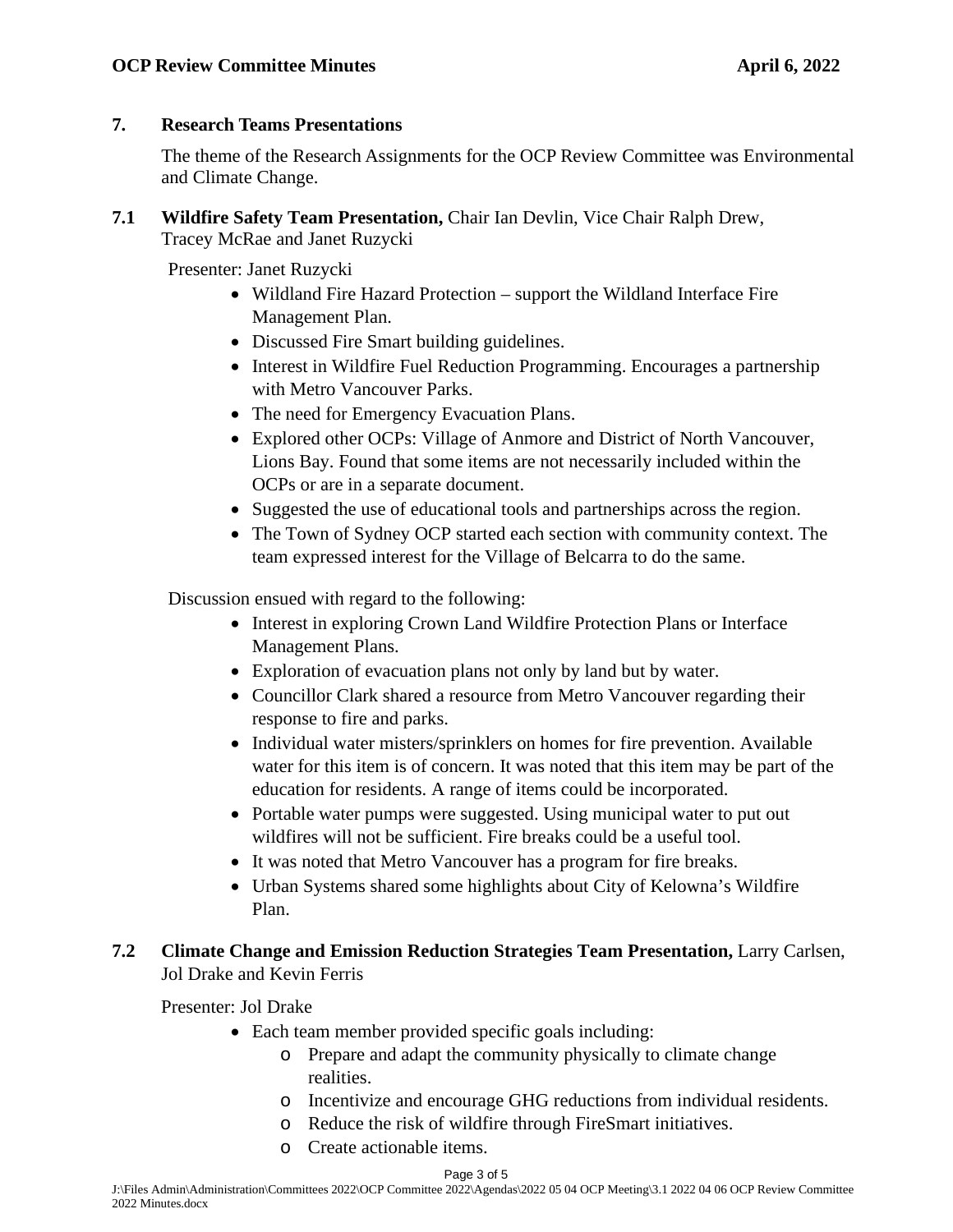- OCP analysis: Anmore, Squamish, and Bowen Island.
- Ideas for Village of Belcarra new OCP: Sustainable measures for buildings; transportation; solid waste.

Discussion ensued with regard to the following:

- Melissa Clements noted that there was discussion with TransLink regarding a private bus shuttle.
- Support for incentivization instead of penalizing.
- It was suggested that knowledgeable people within the community offering their services for free to educate the community would be beneficial.

# **7.3 Environmental Species/Habitat Restoration Team Presentation,** Paul Degraaf, Mary-Ann Pope, Sandra Rietchel, Angela Yin

Presenter: Mary-Ann Pope

- The current OCP references environment in terms of narrative and policy, and expresses that people live in Belcarra to enjoy nature.
- The team analyzed other OCPs and had a few key takeaways:
	- o There is a need for environmental integrity.
	- o The creation of an official committee for the environment for accountability purposes could be useful.
	- o Wildlife interactions and protections should be a priority.
	- o Traditional knowledge with First Nations communities should be prioritized.
	- o Encourage preservation measures at home and create volunteer opportunities (i.e., Friends of Belcarra Park, etc.).
	- o Habitat preservation should work with the higher levels of government.
	- o An acknowledgement of the importance of the area and the need to protect this habitat by working in partnership.
- It was noted that the Salt Spring Island OCP excerpt regarding environmental stewardship aligns significantly with the Village of Belcarra.

Discussion ensued with regard to the following:

- The need for a strategy regarding ditches and culverts.
- Andrew Cuthbert supported the groups acknowledgement of the long term vision and application of other municipalities and First Nations.

It was noted that homework assignments should be sent to Paula Richardson. The topics next month will be Transportation, Trails and Tourism. Teams will be emailed accordingly.

# **8. Next Steps**

A review of next steps was provided as follows:

• Complete initial round of Stakeholder Engagement.